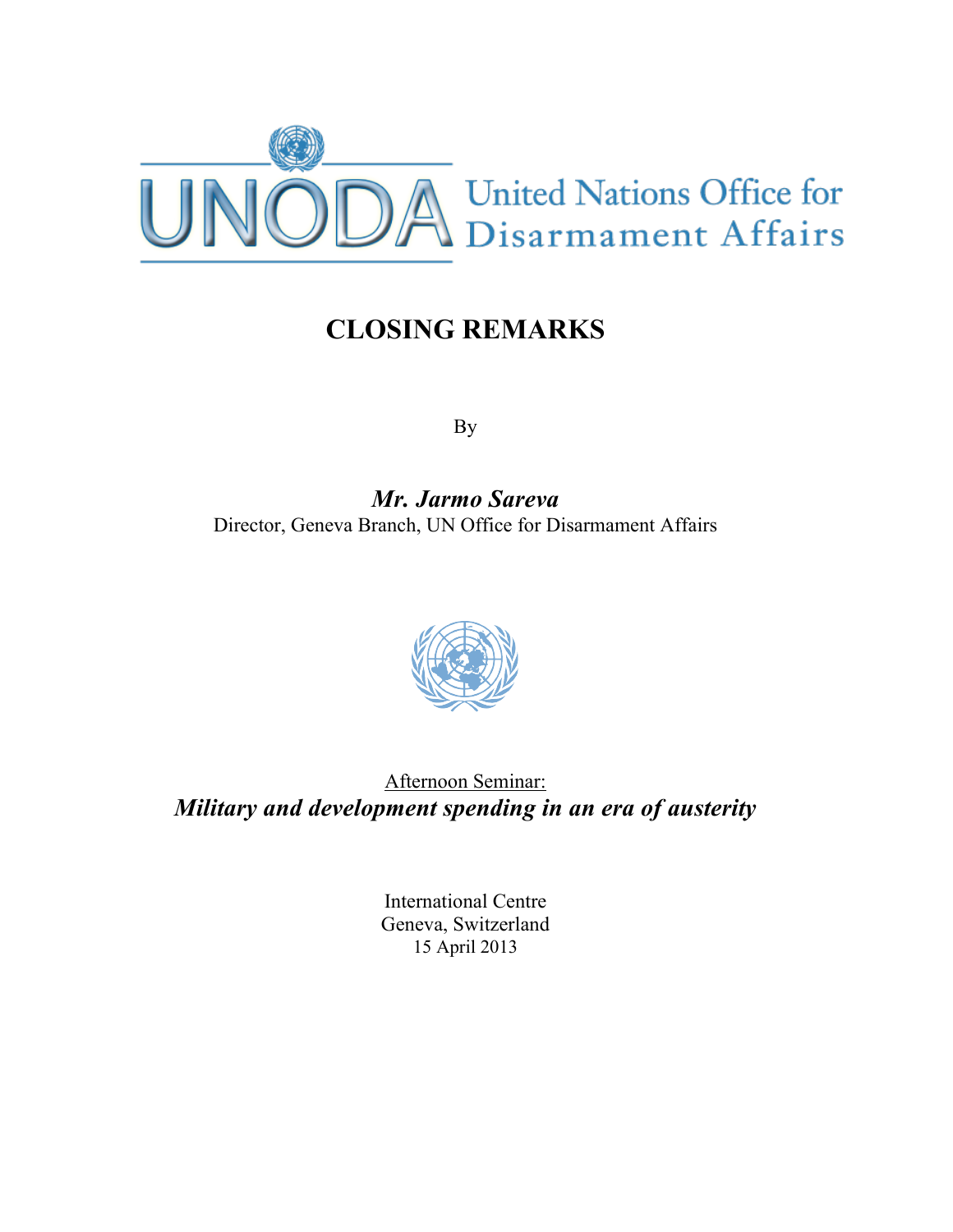Distinguished Delegates, Ladies and Gentlemen,

I thank the International Peace Bureau for organizing today's event. The UN Office for Disarmament Affairs lauds the tireless efforts by the International Peace Bureau and others in raising awareness on the issue of excessive military spending. UNODA has been fully supportive of the Global Day of Action on Military Expenditures since the initiative started in 2011.

While the new data on global military expenditures, released by SIPRI today, show a slight decline in global military expenditures for 2012, the overall level of spending remains unacceptably high – all the more so because with just a few years left, achieving the Millennium Development Goals (MDGs) by 2015 remains an elusive goal. The World Bank has estimated that if only five percent of the amount the world currently spends on armaments could be spent to provide for education, health care and other goals in the MDGs, it could lift billions of people out of poverty.

Multilateral reduction of military budgets has long been pursued in the context of the United Nations. In 1981, UN Member States established an instrument whereby States publish and exchange information on military budgets, with a belief that such transparency would foster confidence among States, which in turn could prompt States to reduce their military budgets and instead spend resources on social and economical goals that improve people's lives. However, participation by States to the UN Report on Military Expenditures, as it is called today, has been on the decline in recent years. On average, less than one third of the UN Member States have submitted reports on their military expenditure in the last three years.

It is deplorable that UN Member States do not fully utilize an already available UN instrument to promote transparency in, and eventual reduction of, military budgets. Increase in transparency in military expenditures not only fosters confidence and trust among States, but also facilitates discussion among States on ways and means to reduce military budgets and identify areas where such reductions could be sought. The detailed format for reporting to the UN Report on Military Expenditures, in which States are requested to report on their expenditures by force groups and by items such as personnel cost, operation and procurement, is intended to serve that purpose.

The decline in transparency is not unique in the area of military expenditure. Transparency in conventional arms transfers, as measured by the reporting rate to the UN Register of Conventional Arms, to give an example, has also been on the decline since the mid-2000s. The Group of Governmental Experts on the UN Register met just last week in Geneva, to discuss measures to address and reverse this downward trend, among other issues.